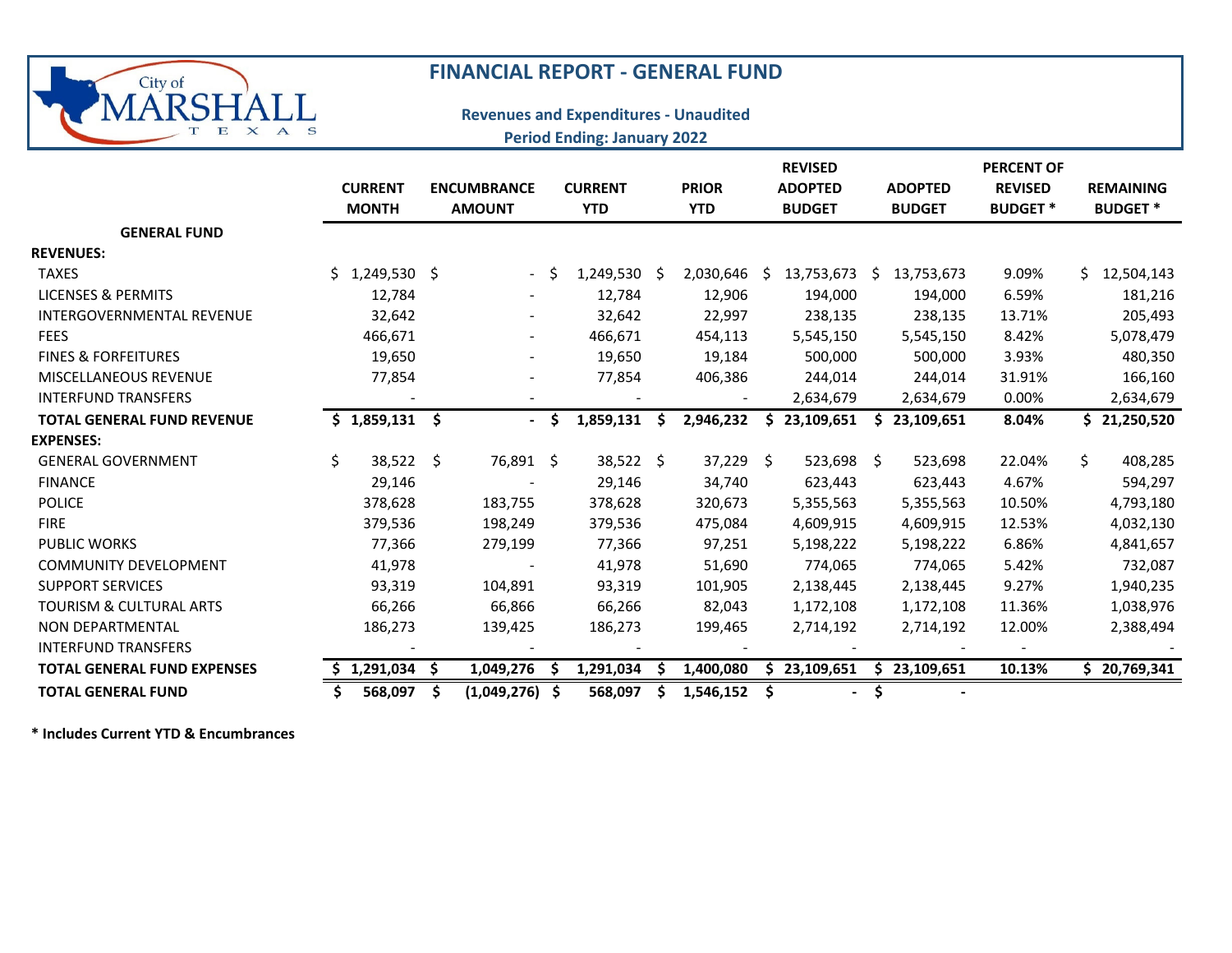

## **FINANCIAL REPORT ‐ GENERAL FUNDACTUAL REVENUESFY 21 vs FY 20 YTD**

**Period Ending: January 2022**

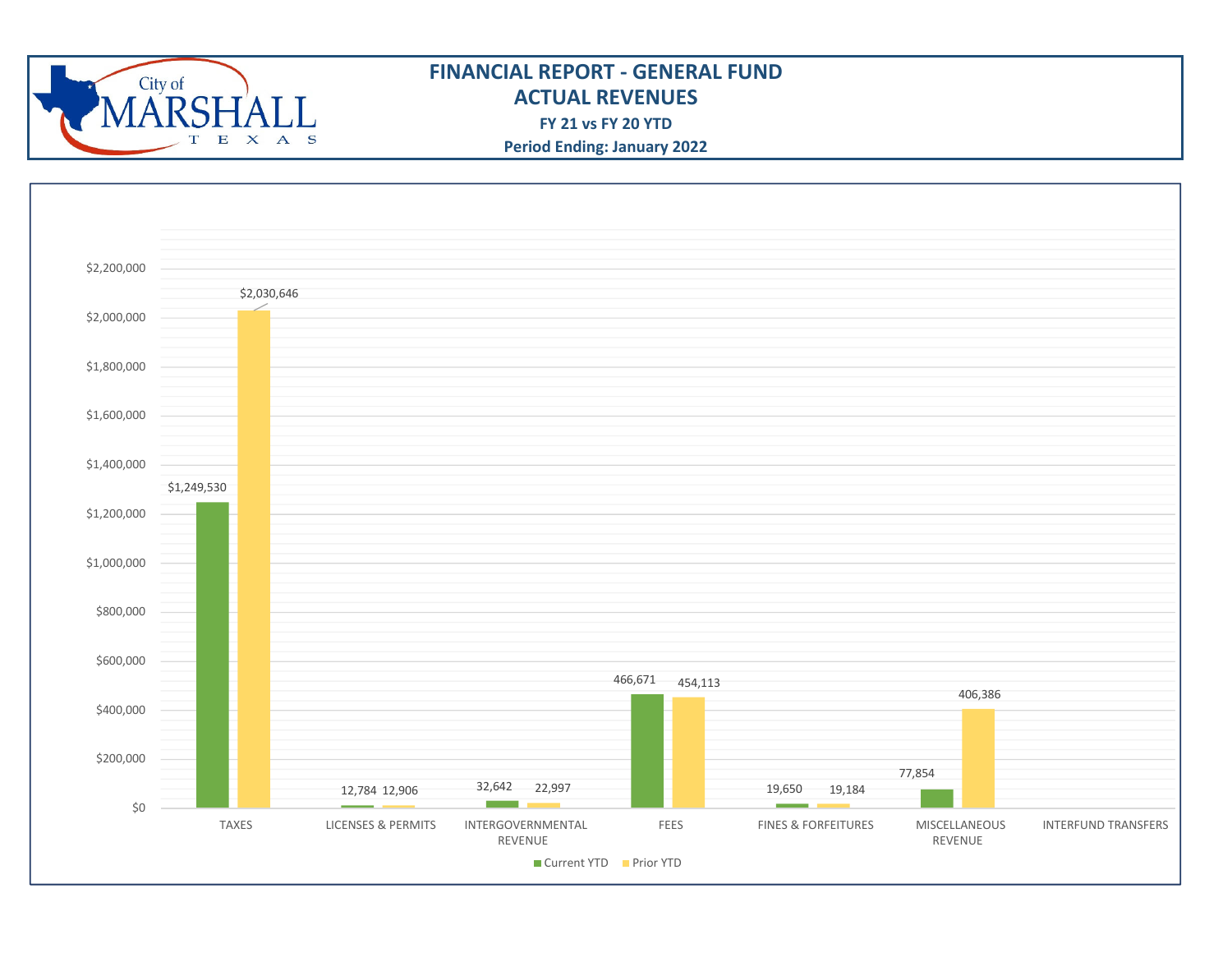

## **ACTUAL EXPENDITURES FINANCIAL REPORT ‐ GENERAL FUND**

**FY 21 vs FY 20 YTD**

**Period Ending: January 2022**

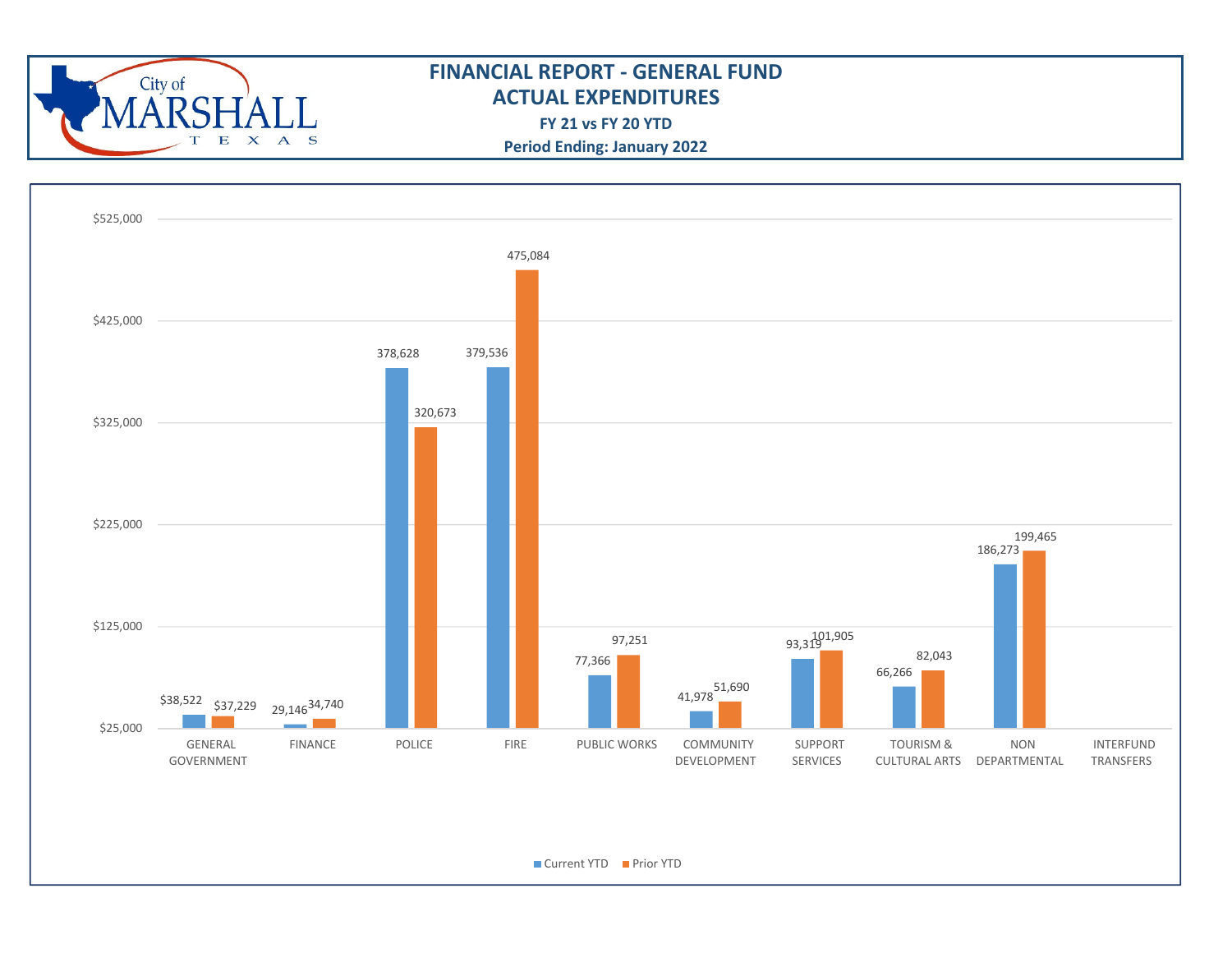| City of                                  |                                |    | <b>FINANCIAL REPORT - WATER &amp; SEWER ENTERPRISE FUND</b> |        |                                                                                    |        |                            |      |                                                   |                                 |                                                       |    |                                    |
|------------------------------------------|--------------------------------|----|-------------------------------------------------------------|--------|------------------------------------------------------------------------------------|--------|----------------------------|------|---------------------------------------------------|---------------------------------|-------------------------------------------------------|----|------------------------------------|
| Е<br>$\mathbf x$<br>$A$ S                |                                |    |                                                             |        | <b>Revenues and Expenditures - Unaudited</b><br><b>Period Ending: January 2022</b> |        |                            |      |                                                   |                                 |                                                       |    |                                    |
|                                          | <b>CURRENT</b><br><b>MONTH</b> |    | <b>ENCUMBRANCE</b><br><b>AMOUNT</b>                         |        | <b>CURRENT</b><br><b>YTD</b>                                                       |        | <b>PRIOR</b><br><b>YTD</b> |      | <b>REVISED</b><br><b>ADOPTED</b><br><b>BUDGET</b> | <b>ADOPTED</b><br><b>BUDGET</b> | <b>PERCENT OF</b><br><b>REVISED</b><br><b>BUDGET*</b> |    | <b>REMAINING</b><br><b>BUDGET*</b> |
| <b>WATER &amp; SEWER ENTERPRISE FUND</b> |                                |    |                                                             |        |                                                                                    |        |                            |      |                                                   |                                 |                                                       |    |                                    |
| <b>REVENUES:</b>                         |                                |    |                                                             |        |                                                                                    |        |                            |      |                                                   |                                 |                                                       |    |                                    |
| <b>GRANTS</b>                            | \$                             | \$ |                                                             | $-$ \$ |                                                                                    | $-$ \$ |                            | - \$ |                                                   | \$                              | 0.00%                                                 | \$ |                                    |
| PERMITS & FEES                           | 13,432                         |    |                                                             |        | 13,432                                                                             |        | 873                        |      | 16,215                                            | 16,215                          | 82.84%                                                |    | 2,783                              |
| WATER & SEWER CHARGES                    | 780,424                        |    |                                                             |        | 780,424                                                                            |        | 792,696                    |      | 10,350,240                                        | 10,350,240                      | 7.54%                                                 |    | 9,569,816                          |
| <b>MISCELLANEOUS REVENUES</b>            | 9,764                          |    |                                                             |        | 9,764                                                                              |        | 1,722                      |      | 42,000                                            | 42,000                          | 23.25%                                                |    | 32,236                             |
| <b>TOTAL WATER &amp; SEWER REVENUE</b>   | 803,620 \$                     |    |                                                             | - \$   | 803,620                                                                            | Ŝ.     | 795,291                    | \$.  | 10,408,455                                        | \$10,408,455                    | 7.72%                                                 | \$ | 9,604,835                          |
| <b>EXPENSES:</b>                         |                                |    |                                                             |        |                                                                                    |        |                            |      |                                                   |                                 |                                                       |    |                                    |
| <b>ADMINISTRATION</b>                    | \$<br>28,780 \$                |    | $20,531$ \$                                                 |        | 28,780 \$                                                                          |        | $29,398$ \$                |      | 458,362 \$                                        | 458,362                         | 10.76%                                                | \$ | 409,050                            |
| <b>WATER PRODUCTION</b>                  | 94,026                         |    | 111,691                                                     |        | 94,026                                                                             |        | 125,744                    |      | 1,264,843                                         | 1,264,843                       | 16.26%                                                |    | 1,059,126                          |
| DISTRIBUTION/COLLECTION                  | 96,242                         |    | 159,409                                                     |        | 96,242                                                                             |        | 125,233                    |      | 2,050,406                                         | 2,050,406                       | 12.47%                                                |    | 1,794,755                          |
| <b>WASTEWATER TREATMENT</b>              | 91,534                         |    | 126,363                                                     |        | 91,534                                                                             |        | 86,163                     |      | 1,495,308                                         | 1,495,308                       | 14.57%                                                |    | 1,277,411                          |
| <b>WATER BILLING</b>                     | 33,637                         |    | 66,974                                                      |        | 33,637                                                                             |        | 40,193                     |      | 533,340                                           | 533,340                         | 18.86%                                                |    | 432,729                            |
| <b>ENGINEERING</b>                       | 1,701                          |    |                                                             |        | 1,701                                                                              |        | 3,774                      |      | 30,739                                            | 30,739                          | 5.53%                                                 |    | 29,038                             |
| NON DEPARTMENTAL                         | 104,073                        |    | 227,577                                                     |        | 104,073                                                                            |        | 101,797                    |      | 1,337,546                                         | 1,337,546                       | 24.80%                                                |    | 1,005,896                          |
| <b>INTERFUND TRANSFERS</b>               |                                |    |                                                             |        |                                                                                    |        | $\blacksquare$             |      | 3,237,910                                         | 3,237,910                       | 0.00%                                                 |    | 3,237,910                          |
| <b>TOTAL WATER &amp; SEWER EXPENSES</b>  | 449,994                        | -S | 712,545                                                     | Ŝ.     | 449,994                                                                            | Ŝ.     | 512,302                    | S    | 10,408,455                                        | \$10,408,455                    | 11.17%                                                | Ŝ  | 9,245,915                          |
| <b>TOTAL WATER &amp; SEWER FUND</b>      | 353,627                        | Ŝ  | (712, 545)                                                  | - Ś    | 353,627                                                                            |        | 282,989                    |      |                                                   |                                 |                                                       |    |                                    |

**\* Includes Current YTD & Encumbrances**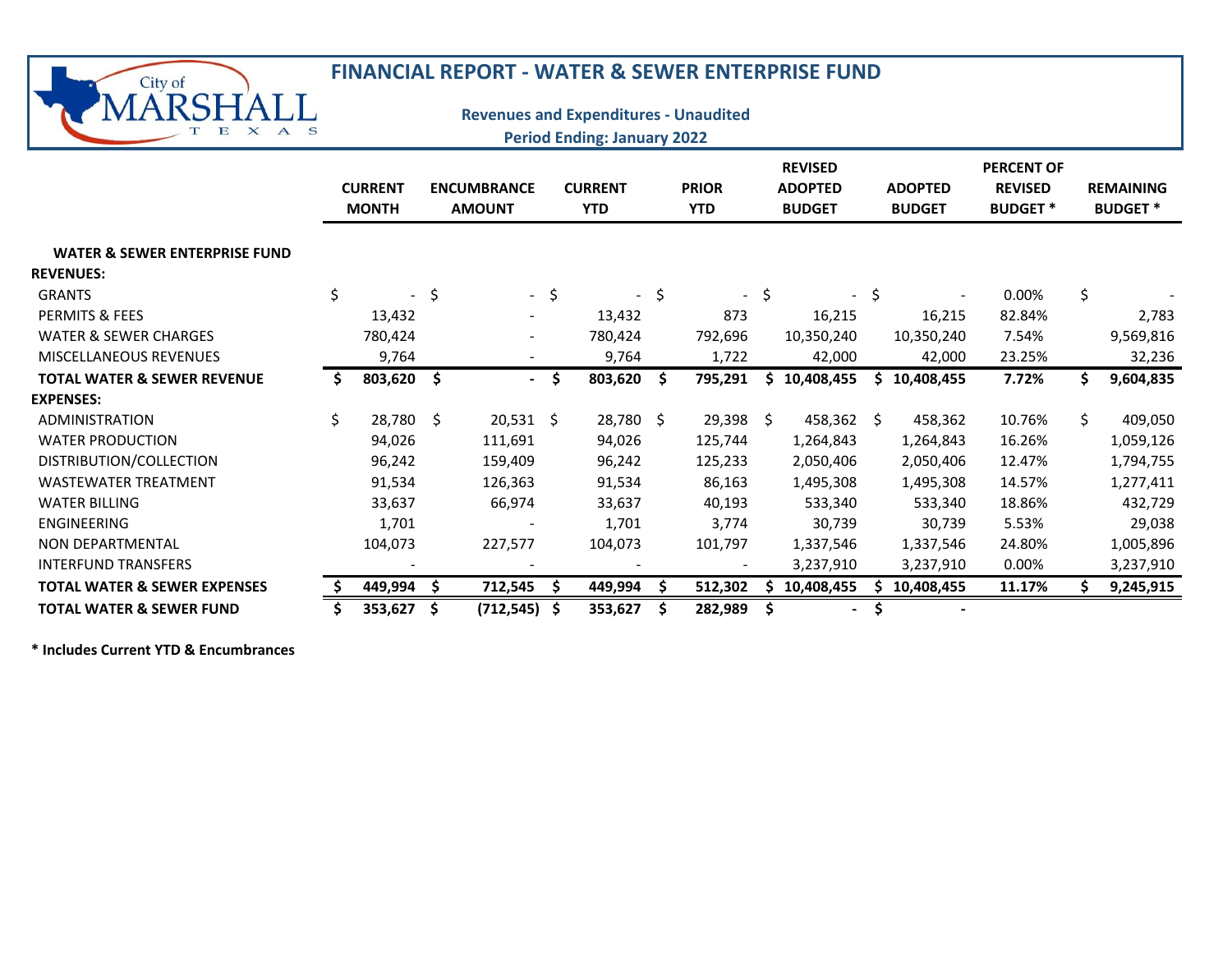

| \$840,100    |        |                                                                                           |                       |                        |
|--------------|--------|-------------------------------------------------------------------------------------------|-----------------------|------------------------|
|              |        |                                                                                           | 792,696<br>780,424    |                        |
|              |        |                                                                                           |                       |                        |
| \$720,100    |        |                                                                                           |                       |                        |
|              |        |                                                                                           |                       |                        |
|              |        |                                                                                           |                       |                        |
|              |        |                                                                                           |                       |                        |
| $$600,100$ - |        |                                                                                           |                       |                        |
|              |        |                                                                                           |                       |                        |
|              |        |                                                                                           |                       |                        |
| \$480,100 -  |        |                                                                                           |                       |                        |
|              |        |                                                                                           |                       |                        |
|              |        |                                                                                           |                       |                        |
| $$360,100$ - |        | the control of the control of the control of the control of the control of the control of |                       |                        |
|              |        |                                                                                           |                       |                        |
|              |        |                                                                                           |                       |                        |
| $$240,100$ - |        |                                                                                           |                       |                        |
|              |        |                                                                                           |                       |                        |
|              |        |                                                                                           |                       |                        |
| $$120,100$ - |        |                                                                                           |                       |                        |
|              |        |                                                                                           |                       |                        |
|              |        |                                                                                           |                       |                        |
| $$100 -$     |        | 13,432<br>873                                                                             |                       | 9,764<br>1,722         |
|              | GRANTS | PERMITS & FEES<br>■ Current YTD ■ Prior YTD                                               | WATER & SEWER CHARGES | MISCELLANEOUS REVENUES |